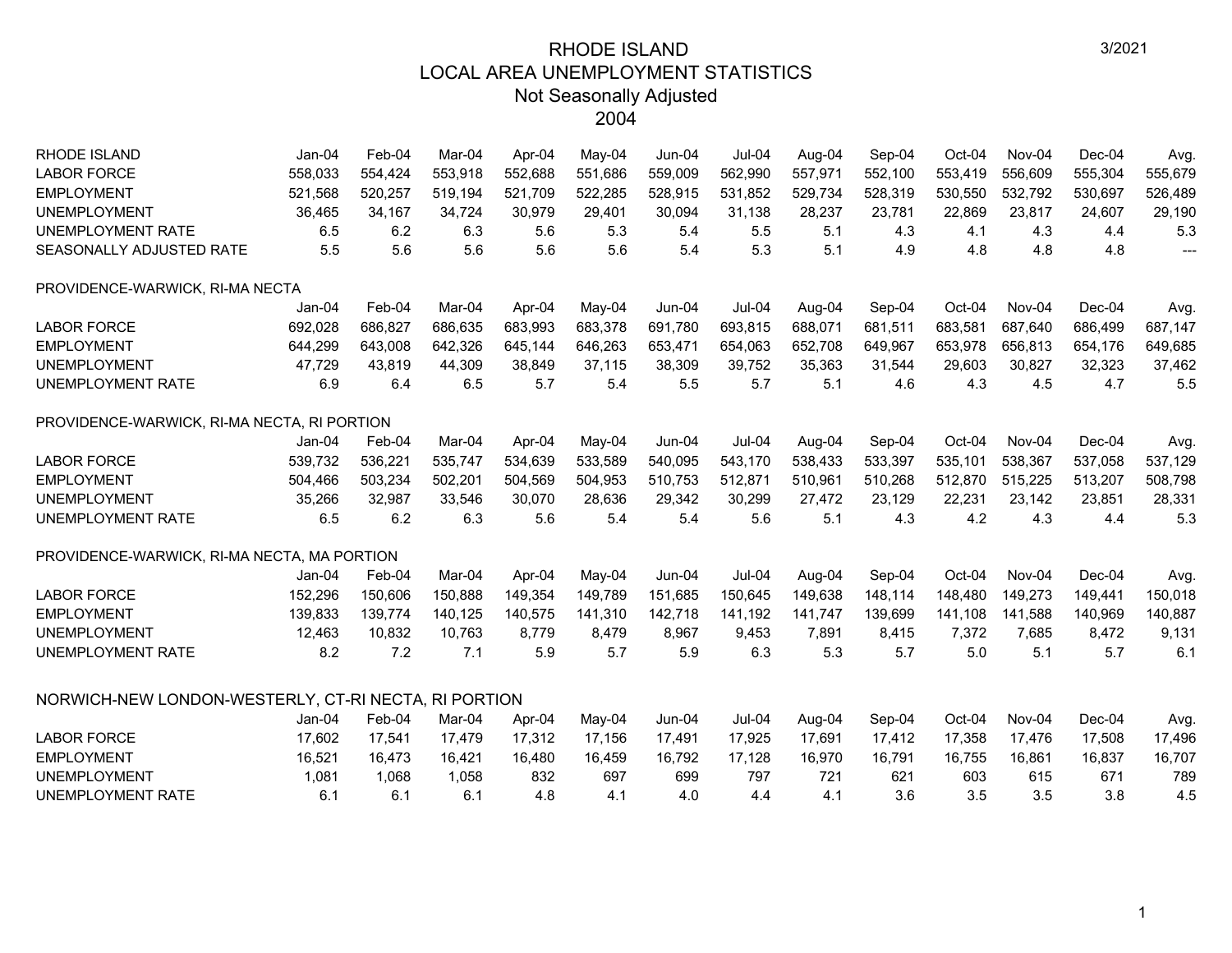| <b>BARRINGTON</b>        | Jan-04   | Feb-04 | Mar-04 | Apr-04 | $Mav-04$ | $Jun-04$ | Jul-04        | Aug-04 | Sep-04 | Oct-04 | Nov-04 | $Dec-04$ | Avg.   |
|--------------------------|----------|--------|--------|--------|----------|----------|---------------|--------|--------|--------|--------|----------|--------|
| <b>LABOR FORCE</b>       | 8,352    | 8,269  | 8,267  | 8,292  | 8,298    | 8,400    | 8,443         | 8,381  | 8,344  | 8,362  | 8,397  | 8,349    | 8,347  |
| <b>EMPLOYMENT</b>        | 7,970    | 7,951  | 7,934  | 7,972  | 7,978    | 8,069    | 8,103         | 8,073  | 8,062  | 8,103  | 8,140  | 8,109    | 8,039  |
| <b>UNEMPLOYMENT</b>      | 382      | 318    | 333    | 320    | 320      | 331      | 340           | 308    | 282    | 259    | 257    | 240      | 308    |
| <b>UNEMPLOYMENT RATE</b> | 4.6      | 3.8    | 4.0    | 3.9    | 3.9      | 3.9      | 4.0           | 3.7    | 3.4    | 3.1    | 3.1    | 2.9      | 3.7    |
| <b>BRISTOL</b>           | $Jan-04$ | Feb-04 | Mar-04 | Apr-04 | May-04   | Jun-04   | $Jul-04$      | Aug-04 | Sep-04 | Oct-04 | Nov-04 | Dec-04   | Avg.   |
| <b>LABOR FORCE</b>       | 13,278   | 13,194 | 13,191 | 13,131 | 13,060   | 13,213   | 13,340        | 13,220 | 13,090 | 13,107 | 13,211 | 13,168   | 13,184 |
| <b>EMPLOYMENT</b>        | 12,466   | 12,435 | 12,410 | 12,469 | 12,478   | 12,622   | 12,673        | 12,626 | 12,609 | 12,674 | 12,731 | 12,682   | 12,573 |
| <b>UNEMPLOYMENT</b>      | 812      | 759    | 781    | 662    | 582      | 591      | 667           | 594    | 481    | 433    | 480    | 486      | 611    |
| <b>UNEMPLOYMENT RATE</b> | 6.1      | 5.8    | 5.9    | 5.0    | 4.5      | 4.5      | 5.0           | 4.5    | 3.7    | 3.3    | 3.6    | 3.7      | 4.6    |
| <b>BURRILLVILLE</b>      | $Jan-04$ | Feb-04 | Mar-04 | Apr-04 | May-04   | Jun-04   | Jul-04        | Aug-04 | Sep-04 | Oct-04 | Nov-04 | Dec-04   | Avg.   |
| <b>LABOR FORCE</b>       | 9,529    | 9,458  | 9,444  | 9,456  | 9,396    | 9,527    | 9,578         | 9,524  | 9,417  | 9,447  | 9,503  | 9,486    | 9,480  |
| <b>EMPLOYMENT</b>        | 8,942    | 8,921  | 8,902  | 8,944  | 8,952    | 9,053    | 9,091         | 9,058  | 9,045  | 9,091  | 9,133  | 9,098    | 9,019  |
| <b>UNEMPLOYMENT</b>      | 587      | 537    | 542    | 512    | 444      | 474      | 487           | 466    | 372    | 356    | 370    | 388      | 461    |
| <b>UNEMPLOYMENT RATE</b> | 6.2      | 5.7    | 5.7    | 5.4    | 4.7      | 5.0      | 5.1           | 4.9    | 4.0    | 3.8    | 3.9    | 4.1      | 4.9    |
| <b>CENTRAL FALLS</b>     | $Jan-04$ | Feb-04 | Mar-04 | Apr-04 | May-04   | Jun-04   | Jul-04        | Aug-04 | Sep-04 | Oct-04 | Nov-04 | $Dec-04$ | Avg.   |
| <b>LABOR FORCE</b>       | 8,157    | 8,070  | 8,097  | 8,028  | 8,018    | 8,099    | 8,140         | 7,995  | 7,942  | 7,948  | 8,015  | 8,024    | 8,045  |
| <b>EMPLOYMENT</b>        | 7,374    | 7,356  | 7,340  | 7,375  | 7,380    | 7,465    | 7,496         | 7,468  | 7,458  | 7,496  | 7,530  | 7,501    | 7,437  |
| <b>UNEMPLOYMENT</b>      | 783      | 714    | 757    | 653    | 638      | 634      | 644           | 527    | 484    | 452    | 485    | 523      | 608    |
| <b>UNEMPLOYMENT RATE</b> | 9.6      | 8.8    | 9.3    | 8.1    | 8.0      | 7.8      | 7.9           | 6.6    | 6.1    | 5.7    | 6.1    | 6.5      | 7.6    |
| <b>CHARLESTOWN</b>       | Jan-04   | Feb-04 | Mar-04 | Apr-04 | May-04   | Jun-04   | Jul-04        | Aug-04 | Sep-04 | Oct-04 | Nov-04 | $Dec-04$ | Avg.   |
| <b>LABOR FORCE</b>       | 4,695    | 4,683  | 4,642  | 4,663  | 4,595    | 4,646    | 4,681         | 4,664  | 4,593  | 4,598  | 4,636  | 4,636    | 4,644  |
| <b>EMPLOYMENT</b>        | 4,384    | 4,373  | 4,363  | 4,384  | 4,387    | 4,439    | 4,456         | 4,440  | 4,434  | 4,456  | 4,477  | 4,459    | 4,421  |
| <b>UNEMPLOYMENT</b>      | 311      | 310    | 279    | 279    | 208      | 207      | 225           | 224    | 159    | 142    | 159    | 177      | 223    |
| <b>UNEMPLOYMENT RATE</b> | 6.6      | 6.6    | 6.0    | 6.0    | 4.5      | 4.5      | 4.8           | 4.8    | 3.5    | 3.1    | 3.4    | 3.8      | 4.8    |
| <b>COVENTRY</b>          | $Jan-04$ | Feb-04 | Mar-04 | Apr-04 | May-04   | Jun-04   | <b>Jul-04</b> | Aug-04 | Sep-04 | Oct-04 | Nov-04 | Dec-04   | Avg.   |
| <b>LABOR FORCE</b>       | 19,980   | 19,826 | 19,818 | 19,820 | 19,752   | 20,013   | 20,153        | 20,041 | 19,748 | 19,840 | 19,948 | 19,916   | 19,905 |
| <b>EMPLOYMENT</b>        | 18,777   | 18,730 | 18,692 | 18,780 | 18,794   | 19,010   | 19,090        | 19,018 | 18,992 | 19,090 | 19,177 | 19,102   | 18,938 |
| <b>UNEMPLOYMENT</b>      | 1,203    | 1,096  | 1,126  | 1,040  | 958      | 1,003    | 1,063         | 1,023  | 756    | 750    | 771    | 814      | 967    |
| <b>UNEMPLOYMENT RATE</b> | 6.0      | 5.5    | 5.7    | 5.2    | 4.9      | 5.0      | 5.3           | 5.1    | 3.8    | 3.8    | 3.9    | 4.1      | 4.9    |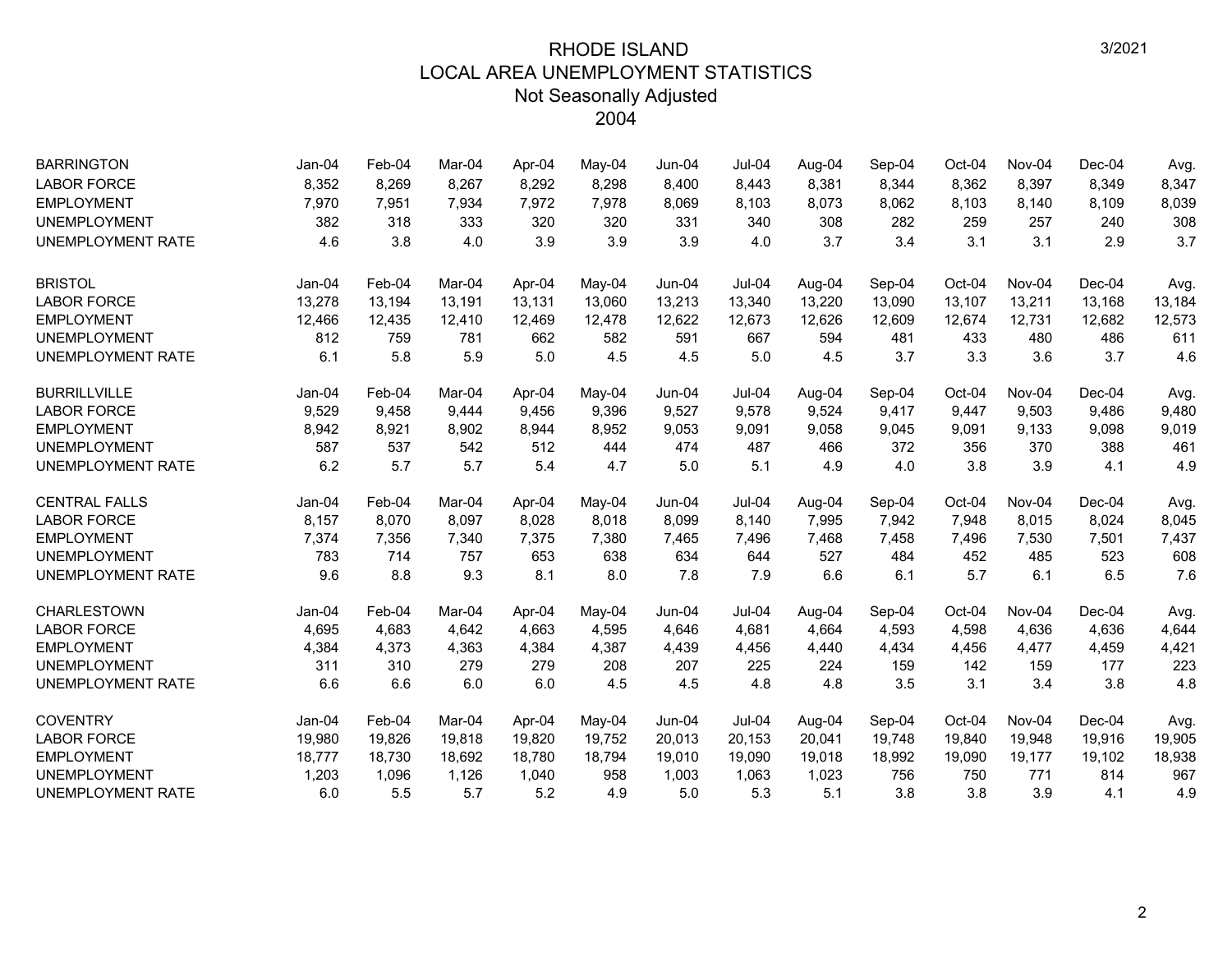| <b>CRANSTON</b>          | Jan-04   | Feb-04 | Mar-04 | Apr-04 | May-04   | Jun-04   | $Jul-04$      | Aug-04 | Sep-04 | Oct-04 | Nov-04 | $Dec-04$ | Avg.   |
|--------------------------|----------|--------|--------|--------|----------|----------|---------------|--------|--------|--------|--------|----------|--------|
| <b>LABOR FORCE</b>       | 41,359   | 41,093 | 41.117 | 41.037 | 41,147   | 41,677   | 41,826        | 41,435 | 41,109 | 41,256 | 41,440 | 41,333   | 41,319 |
| <b>EMPLOYMENT</b>        | 38,799   | 38,703 | 38,625 | 38,807 | 38,835   | 39,283   | 39,445        | 39,298 | 39,245 | 39,445 | 39,627 | 39,471   | 39,132 |
| <b>UNEMPLOYMENT</b>      | 2,560    | 2,390  | 2.492  | 2,230  | 2,312    | 2,394    | 2,381         | 2,137  | 1,864  | 1,811  | 1.813  | 1,862    | 2,187  |
| <b>UNEMPLOYMENT RATE</b> | 6.2      | 5.8    | 6.1    | 5.4    | 5.6      | 5.7      | 5.7           | 5.2    | 4.5    | 4.4    | 4.4    | 4.5      | 5.3    |
| <b>CUMBERLAND</b>        | $Jan-04$ | Feb-04 | Mar-04 | Apr-04 | $May-04$ | $Jun-04$ | $Jul-04$      | Aug-04 | Sep-04 | Oct-04 | Nov-04 | $Dec-04$ | Avg.   |
| <b>LABOR FORCE</b>       | 18,892   | 18,785 | 18.733 | 18.762 | 18,658   | 18,882   | 19,011        | 18,850 | 18,659 | 18,755 | 18,839 | 18,826   | 18,804 |
| <b>EMPLOYMENT</b>        | 17,739   | 17,695 | 17,659 | 17,742 | 17,756   | 17,959   | 18,035        | 17,967 | 17,943 | 18,034 | 18,117 | 18,046   | 17,891 |
| <b>UNEMPLOYMENT</b>      | 1,153    | 1,090  | 1,074  | 1,020  | 902      | 923      | 976           | 883    | 716    | 721    | 722    | 780      | 913    |
| <b>UNEMPLOYMENT RATE</b> | 6.1      | 5.8    | 5.7    | 5.4    | 4.8      | 4.9      | 5.1           | 4.7    | 3.8    | 3.8    | 3.8    | 4.1      | 4.9    |
| <b>EAST GREENWICH</b>    | $Jan-04$ | Feb-04 | Mar-04 | Apr-04 | May-04   | $Jun-04$ | $Jul-04$      | Aug-04 | Sep-04 | Oct-04 | Nov-04 | $Dec-04$ | Avg.   |
| <b>LABOR FORCE</b>       | 6,857    | 6,812  | 6,833  | 6,817  | 6,831    | 6,897    | 6,919         | 6,854  | 6,797  | 6,828  | 6,881  | 6,866    | 6,849  |
| <b>EMPLOYMENT</b>        | 6,459    | 6,444  | 6,431  | 6,461  | 6,466    | 6,540    | 6,567         | 6,542  | 6,534  | 6,567  | 6,597  | 6,571    | 6,515  |
| <b>UNEMPLOYMENT</b>      | 398      | 368    | 402    | 356    | 365      | 357      | 352           | 312    | 263    | 261    | 284    | 295      | 334    |
| <b>UNEMPLOYMENT RATE</b> | 5.8      | 5.4    | 5.9    | 5.2    | 5.3      | 5.2      | 5.1           | 4.6    | 3.9    | 3.8    | 4.1    | 4.3      | 4.9    |
| <b>EAST PROVIDENCE</b>   | $Jan-04$ | Feb-04 | Mar-04 | Apr-04 | May-04   | Jun-04   | <b>Jul-04</b> | Aug-04 | Sep-04 | Oct-04 | Nov-04 | $Dec-04$ | Avg.   |
| <b>LABOR FORCE</b>       | 25,671   | 25,483 | 25,428 | 25,381 | 25,296   | 25,633   | 25,743        | 25,517 | 25,324 | 25,388 | 25,571 | 25,506   | 25,495 |
| <b>EMPLOYMENT</b>        | 23,858   | 23,799 | 23,751 | 23,862 | 23,881   | 24,155   | 24,256        | 24,165 | 24,132 | 24,256 | 24,367 | 24,271   | 24,063 |
| <b>UNEMPLOYMENT</b>      | 1,813    | 1,684  | 1,677  | 1,519  | 1,415    | 1,478    | 1,487         | 1,352  | 1,192  | 1,132  | 1,204  | 1,235    | 1,432  |
| UNEMPLOYMENT RATE        | 7.1      | 6.6    | 6.6    | 6.0    | 5.6      | 5.8      | 5.8           | 5.3    | 4.7    | 4.5    | 4.7    | 4.8      | 5.6    |
| <b>EXETER</b>            | $Jan-04$ | Feb-04 | Mar-04 | Apr-04 | May-04   | $Jun-04$ | $Jul-04$      | Aug-04 | Sep-04 | Oct-04 | Nov-04 | $Dec-04$ | Avg.   |
| <b>LABOR FORCE</b>       | 3,697    | 3,705  | 3,683  | 3,660  | 3,623    | 3,675    | 3,697         | 3,679  | 3,658  | 3,666  | 3,688  | 3,691    | 3,677  |
| <b>EMPLOYMENT</b>        | 3,478    | 3,469  | 3,463  | 3,478  | 3,481    | 3,521    | 3,535         | 3,522  | 3,518  | 3,536  | 3,551  | 3,538    | 3,508  |
| <b>UNEMPLOYMENT</b>      | 219      | 236    | 220    | 182    | 142      | 154      | 162           | 157    | 140    | 130    | 137    | 153      | 169    |
| <b>UNEMPLOYMENT RATE</b> | 5.9      | 6.4    | 6.0    | 5.0    | 3.9      | 4.2      | 4.4           | 4.3    | 3.8    | 3.5    | 3.7    | 4.1      | 4.6    |
| <b>FOSTER</b>            | Jan-04   | Feb-04 | Mar-04 | Apr-04 | May-04   | $Jun-04$ | Jul-04        | Aug-04 | Sep-04 | Oct-04 | Nov-04 | $Dec-04$ | Avg.   |
| <b>LABOR FORCE</b>       | 2,632    | 2,626  | 2,631  | 2,600  | 2,584    | 2,600    | 2,648         | 2,622  | 2,583  | 2,590  | 2,604  | 2,597    | 2,610  |
| <b>EMPLOYMENT</b>        | 2,437    | 2,431  | 2,426  | 2,437  | 2,440    | 2,467    | 2,478         | 2,468  | 2,465  | 2,477  | 2,489  | 2,480    | 2,458  |
| <b>UNEMPLOYMENT</b>      | 195      | 195    | 205    | 163    | 144      | 133      | 170           | 154    | 118    | 113    | 115    | 117      | 152    |
| <b>UNEMPLOYMENT RATE</b> | 7.4      | 7.4    | 7.8    | 6.3    | 5.6      | 5.1      | 6.4           | 5.9    | 4.6    | 4.4    | 4.4    | 4.5      | 5.8    |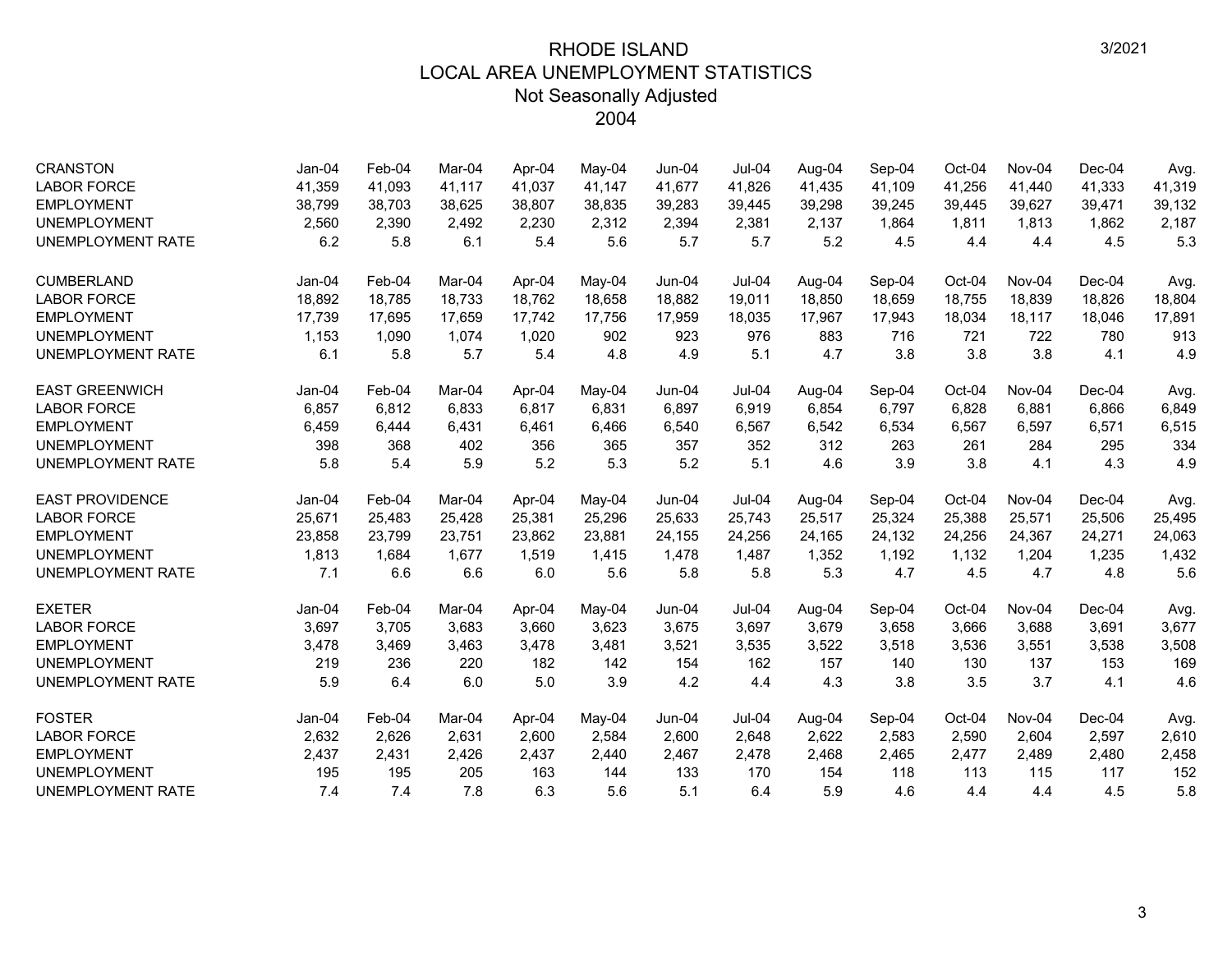| <b>GLOCESTER</b><br><b>LABOR FORCE</b> | $Jan-04$<br>6,330 | Feb-04<br>6,282 | Mar-04<br>6,270 | Apr-04<br>6,226 | May-04<br>6,207 | Jun-04<br>6,283 | <b>Jul-04</b><br>6,308 | Aug-04<br>6,279 | Sep-04<br>6,239 | Oct-04<br>6,253 | Nov-04<br>6,301 | $Dec-04$<br>6,301 | Avg.<br>6,273 |
|----------------------------------------|-------------------|-----------------|-----------------|-----------------|-----------------|-----------------|------------------------|-----------------|-----------------|-----------------|-----------------|-------------------|---------------|
| <b>EMPLOYMENT</b>                      | 5,978             | 5,963           | 5,951           | 5,979           | 5,983           | 6,052           | 6,077                  | 6,055           | 6,047           | 6,078           | 6,105           | 6,082             | 6,029         |
| <b>UNEMPLOYMENT</b>                    | 352               | 319             | 319             | 247             | 224             | 231             | 231                    | 224             | 192             | 175             | 196             | 219               | 244           |
| <b>UNEMPLOYMENT RATE</b>               | 5.6               | 5.1             | 5.1             | 4.0             | 3.6             | 3.7             | 3.7                    | 3.6             | 3.1             | 2.8             | 3.1             | 3.5               | 3.9           |
|                                        |                   |                 |                 |                 |                 |                 |                        |                 |                 |                 |                 |                   |               |
| <b>HOPKINTON</b>                       | Jan-04            | Feb-04          | Mar-04          | Apr-04          | May-04          | Jun-04          | <b>Jul-04</b>          | Aug-04          | Sep-04          | Oct-04          | Nov-04          | $Dec-04$          | Avg.          |
| <b>LABOR FORCE</b>                     | 4,731             | 4,707           | 4,700           | 4,690           | 4,645           | 4,709           | 4,759                  | 4,737           | 4,657           | 4,669           | 4,694           | 4,715             | 4,701         |
| <b>EMPLOYMENT</b>                      | 4,430             | 4,419           | 4,410           | 4,430           | 4,435           | 4,485           | 4,504                  | 4,487           | 4,481           | 4,503           | 4,524           | 4,506             | 4,468         |
| <b>UNEMPLOYMENT</b>                    | 301               | 288             | 290             | 260             | 210             | 224             | 255                    | 250             | 176             | 166             | 170             | 209               | 233           |
| <b>UNEMPLOYMENT RATE</b>               | 6.4               | 6.1             | 6.2             | 5.5             | 4.5             | 4.8             | 5.4                    | 5.3             | 3.8             | 3.6             | 3.6             | 4.4               | 5.0           |
| <b>JAMESTOWN</b>                       | Jan-04            | Feb-04          | Mar-04          | Apr-04          | May-04          | $Jun-04$        | <b>Jul-04</b>          | Aug-04          | Sep-04          | Oct-04          | Nov-04          | $Dec-04$          | Avg.          |
| <b>LABOR FORCE</b>                     | 3,176             | 3,153           | 3,148           | 3,127           | 3,125           | 3,153           | 3,162                  | 3,143           | 3,115           | 3,136           | 3,165           | 3,154             | 3,147         |
| <b>EMPLOYMENT</b>                      | 3,001             | 2,994           | 2,987           | 3,002           | 3,004           | 3,039           | 3,052                  | 3,039           | 3,035           | 3,051           | 3,065           | 3,052             | 3,027         |
| <b>UNEMPLOYMENT</b>                    | 175               | 159             | 161             | 125             | 121             | 114             | 110                    | 104             | 80              | 85              | 100             | 102               | 120           |
| <b>UNEMPLOYMENT RATE</b>               | 5.5               | 5.0             | 5.1             | 4.0             | 3.9             | 3.6             | 3.5                    | 3.3             | 2.6             | 2.7             | 3.2             | 3.2               | 3.8           |
| <b>JOHNSTON</b>                        | Jan-04            | Feb-04          | Mar-04          | Apr-04          | May-04          | Jun-04          | Jul-04                 | Aug-04          | Sep-04          | Oct-04          | Nov-04          | $Dec-04$          | Avg.          |
| <b>LABOR FORCE</b>                     | 15,484            | 15,428          | 15,437          | 15,403          | 15,397          | 15,530          | 15,581                 | 15,416          | 15,304          | 15,300          | 15,403          | 15,363            | 15,421        |
| <b>EMPLOYMENT</b>                      | 14,396            | 14,360          | 14.331          | 14,399          | 14,410          | 14,576          | 14,636                 | 14,582          | 14,563          | 14,636          | 14,703          | 14,646            | 14,520        |
| <b>UNEMPLOYMENT</b>                    | 1,088             | 1,068           | 1,106           | 1,004           | 987             | 954             | 945                    | 834             | 741             | 664             | 700             | 717               | 901           |
| <b>UNEMPLOYMENT RATE</b>               | 7.0               | 6.9             | 7.2             | 6.5             | 6.4             | 6.1             | 6.1                    | 5.4             | 4.8             | 4.3             | 4.5             | 4.7               | 5.8           |
| <b>LINCOLN</b>                         | Jan-04            | Feb-04          | Mar-04          | Apr-04          | May-04          | Jun-04          | $Jul-04$               | Aug-04          | Sep-04          | Oct-04          | Nov-04          | $Dec-04$          | Avg.          |
| <b>LABOR FORCE</b>                     | 12,080            | 12,008          | 11,986          | 11,979          | 11,901          | 12,058          | 12,122                 | 12,053          | 11,969          | 12,000          | 12,035          | 11,965            | 12,013        |
| <b>EMPLOYMENT</b>                      | 11,373            | 11,346          | 11,322          | 11,376          | 11,384          | 11,515          | 11,563                 | 11,520          | 11,504          | 11,562          | 11,616          | 11,570            | 11,471        |
| <b>UNEMPLOYMENT</b>                    | 707               | 662             | 664             | 603             | 517             | 543             | 559                    | 533             | 465             | 438             | 419             | 395               | 542           |
| <b>UNEMPLOYMENT RATE</b>               | 5.9               | 5.5             | 5.5             | 5.0             | 4.3             | 4.5             | 4.6                    | 4.4             | 3.9             | 3.7             | 3.5             | 3.3               | 4.5           |
| <b>LITTLE COMPTON</b>                  | Jan-04            | Feb-04          | Mar-04          | Apr-04          | May-04          | Jun-04          | Jul-04                 | Aug-04          | Sep-04          | Oct-04          | Nov-04          | $Dec-04$          | Avg.          |
| <b>LABOR FORCE</b>                     | 1,975             | 1,958           | 1,962           | 1,929           | 1,928           | 1,953           | 1,955                  | 1,950           | 1,926           | 1,934           | 1,958           | 1,949             | 1,949         |
| <b>EMPLOYMENT</b>                      | 1,849             | 1,845           | 1,840           | 1,848           | 1,851           | 1,871           | 1,880                  | 1,873           | 1,870           | 1,880           | 1,888           | 1,880             | 1,865         |
| <b>UNEMPLOYMENT</b>                    | 126               | 113             | 122             | 81              | 77              | 82              | 75                     | 77              | 56              | 54              | 70              | 69                | 84            |
| <b>UNEMPLOYMENT RATE</b>               | 6.4               | 5.8             | 6.2             | 4.2             | 4.0             | 4.2             | 3.8                    | 3.9             | 2.9             | 2.8             | 3.6             | 3.5               | 4.3           |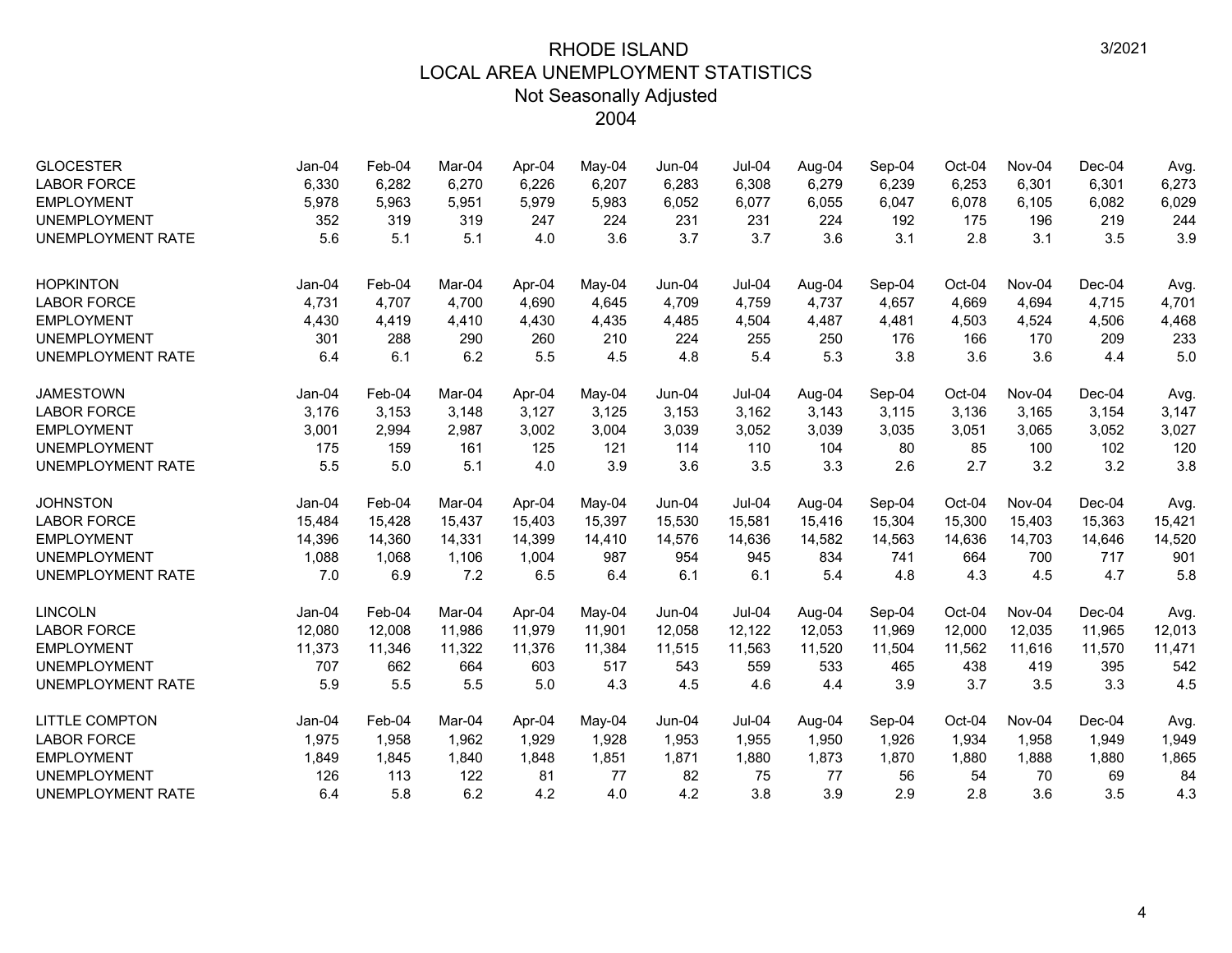| <b>MIDDLETOWN</b>        | $Jan-04$ | Feb-04 | Mar-04 | Apr-04 | $Mav-04$ | $Jun-04$ | <b>Jul-04</b> | Aug-04 | Sep-04 | Oct-04 | Nov-04 | $Dec-04$ | Avg.   |
|--------------------------|----------|--------|--------|--------|----------|----------|---------------|--------|--------|--------|--------|----------|--------|
| <b>LABOR FORCE</b>       | 8,349    | 8,282  | 8,262  | 8,193  | 8,178    | 8,289    | 8,312         | 8,257  | 8,171  | 8,229  | 8,317  | 8,313    | 8,263  |
| <b>EMPLOYMENT</b>        | 7,805    | 7,786  | 7,771  | 7,807  | 7,813    | 7,903    | 7,935         | 7,907  | 7,895  | 7,935  | 7,972  | 7,941    | 7,873  |
| <b>UNEMPLOYMENT</b>      | 544      | 496    | 491    | 386    | 365      | 386      | 377           | 350    | 276    | 294    | 345    | 372      | 390    |
| <b>UNEMPLOYMENT RATE</b> | 6.5      | 6.0    | 5.9    | 4.7    | 4.5      | 4.7      | 4.5           | 4.2    | 3.4    | 3.6    | 4.1    | 4.5      | 4.7    |
| <b>NARRAGANSETT</b>      | $Jan-04$ | Feb-04 | Mar-04 | Apr-04 | $Mav-04$ | $Jun-04$ | <b>Jul-04</b> | Aug-04 | Sep-04 | Oct-04 | Nov-04 | $Dec-04$ | Avg.   |
| <b>LABOR FORCE</b>       | 9,878    | 9,829  | 9.811  | 9,779  | 9,768    | 9,873    | 9,893         | 9.820  | 9,773  | 9,819  | 9,901  | 9,874    | 9,834  |
| <b>EMPLOYMENT</b>        | 9,394    | 9,371  | 9,352  | 9,396  | 9,403    | 9,510    | 9,550         | 9,514  | 9,502  | 9,550  | 9,595  | 9,556    | 9,474  |
| <b>UNEMPLOYMENT</b>      | 484      | 458    | 459    | 383    | 365      | 363      | 343           | 306    | 271    | 269    | 306    | 318      | 360    |
| <b>UNEMPLOYMENT RATE</b> | 4.9      | 4.7    | 4.7    | 3.9    | 3.7      | 3.7      | 3.5           | 3.1    | 2.8    | 2.7    | 3.1    | 3.2      | 3.7    |
| <b>NEW SHOREHAM</b>      | Jan-04   | Feb-04 | Mar-04 | Apr-04 | $Mav-04$ | $Jun-04$ | $Jul-04$      | Aug-04 | Sep-04 | Oct-04 | Nov-04 | $Dec-04$ | Avg.   |
| <b>LABOR FORCE</b>       | 699      | 664    | 692    | 741    | 943      | 1,422    | 1,895         | 1,842  | 1,293  | 962    | 760    | 740      | 1,055  |
| <b>EMPLOYMENT</b>        | 582      | 549    | 570    | 659    | 874      | 1,369    | 1,852         | 1,801  | 1,258  | 926    | 700    | 654      | 983    |
| <b>UNEMPLOYMENT</b>      | 117      | 115    | 122    | 82     | 69       | 53       | 43            | 41     | 35     | 36     | 60     | 86       | 72     |
| <b>UNEMPLOYMENT RATE</b> | 16.7     | 17.3   | 17.6   | 11.1   | 7.3      | 3.7      | 2.3           | 2.2    | 2.7    | 3.7    | 7.9    | 11.6     | 6.8    |
| <b>NEWPORT</b>           | $Jan-04$ | Feb-04 | Mar-04 | Apr-04 | May-04   | $Jun-04$ | $Jul-04$      | Aug-04 | Sep-04 | Oct-04 | Nov-04 | Dec-04   | Avg.   |
| <b>LABOR FORCE</b>       | 13,452   | 13,340 | 13,275 | 13,125 | 13,075   | 13,220   | 13,267        | 13,191 | 13,035 | 13,122 | 13,260 | 13,264   | 13,219 |
| <b>EMPLOYMENT</b>        | 12,459   | 12,428 | 12.403 | 12,462 | 12,471   | 12,614   | 12,666        | 12,619 | 12,602 | 12,667 | 12,724 | 12,674   | 12,566 |
| <b>UNEMPLOYMENT</b>      | 993      | 912    | 872    | 663    | 604      | 606      | 601           | 572    | 433    | 455    | 536    | 590      | 653    |
| <b>UNEMPLOYMENT RATE</b> | 7.4      | 6.8    | 6.6    | 5.1    | 4.6      | 4.6      | 4.5           | 4.3    | 3.3    | 3.5    | 4.0    | 4.4      | 4.9    |
| <b>NORTH KINGSTOWN</b>   | Jan-04   | Feb-04 | Mar-04 | Apr-04 | May-04   | Jun-04   | $Jul-04$      | Aug-04 | Sep-04 | Oct-04 | Nov-04 | $Dec-04$ | Avg.   |
| <b>LABOR FORCE</b>       | 15,303   | 15,216 | 15,222 | 15,173 | 15,178   | 15,368   | 15,363        | 15,269 | 15,162 | 15,253 | 15,350 | 15,318   | 15,265 |
| <b>EMPLOYMENT</b>        | 14,506   | 14,471 | 14,441 | 14,509 | 14,521   | 14,687   | 14,747        | 14,693 | 14,674 | 14,749 | 14,816 | 14,758   | 14,631 |
| <b>UNEMPLOYMENT</b>      | 797      | 745    | 781    | 664    | 657      | 681      | 616           | 576    | 488    | 504    | 534    | 560      | 634    |
| <b>UNEMPLOYMENT RATE</b> | 5.2      | 4.9    | 5.1    | 4.4    | 4.3      | 4.4      | 4.0           | 3.8    | 3.2    | 3.3    | 3.5    | 3.7      | 4.2    |
| NORTH PROVIDENCE         | $Jan-04$ | Feb-04 | Mar-04 | Apr-04 | May-04   | Jun-04   | <b>Jul-04</b> | Aug-04 | Sep-04 | Oct-04 | Nov-04 | $Dec-04$ | Avg.   |
| <b>LABOR FORCE</b>       | 18,268   | 18,151 | 18,162 | 18,177 | 18,166   | 18,414   | 18,490        | 18,318 | 18,140 | 18,148 | 18,262 | 18,227   | 18,243 |
| <b>EMPLOYMENT</b>        | 17,146   | 17,105 | 17,069 | 17,150 | 17,162   | 17,360   | 17,431        | 17,367 | 17,343 | 17,432 | 17,511 | 17,443   | 17,293 |
| <b>UNEMPLOYMENT</b>      | 1,122    | 1,046  | 1,093  | 1,027  | 1,004    | 1,054    | 1,059         | 951    | 797    | 716    | 751    | 784      | 950    |
| <b>UNEMPLOYMENT RATE</b> | 6.1      | 5.8    | 6.0    | 5.6    | 5.5      | 5.7      | 5.7           | 5.2    | 4.4    | 3.9    | 4.1    | 4.3      | 5.2    |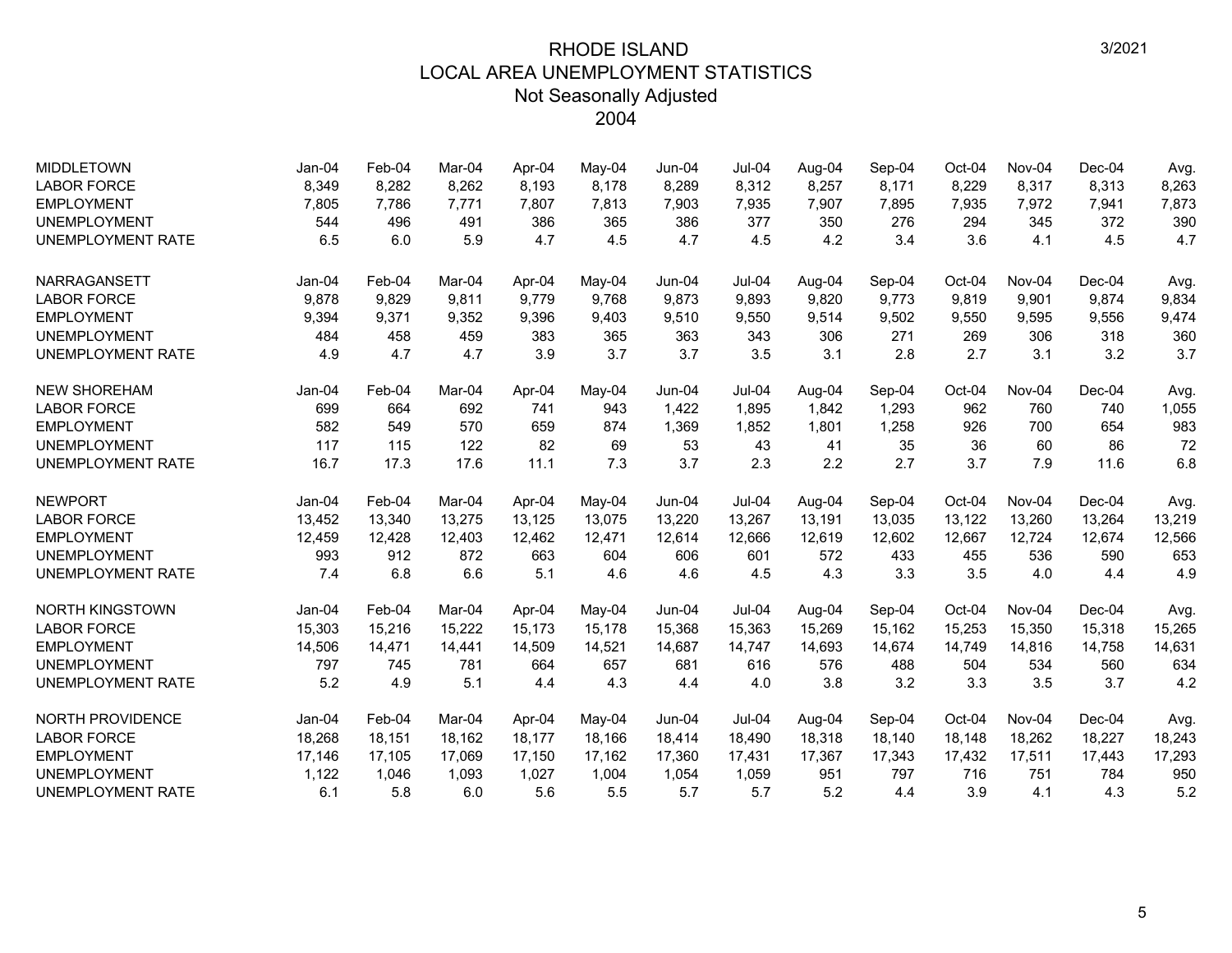| <b>NORTH SMITHFIELD</b>  | $Jan-04$ | Feb-04 | Mar-04 | Apr-04 | May-04 | Jun-04   | <b>Jul-04</b> | Aug-04 | Sep-04 | Oct-04 | Nov-04 | $Dec-04$ | Avg.   |
|--------------------------|----------|--------|--------|--------|--------|----------|---------------|--------|--------|--------|--------|----------|--------|
| <b>LABOR FORCE</b>       | 6,065    | 6,029  | 6.021  | 6,011  | 5,997  | 6.085    | 6,082         | 6,063  | 6,003  | 6,013  | 6,047  | 6.032    | 6.037  |
| <b>EMPLOYMENT</b>        | 5,712    | 5,698  | 5,687  | 5,714  | 5,718  | 5,784    | 5,807         | 5,786  | 5,778  | 5,807  | 5,834  | 5,811    | 5,761  |
| <b>UNEMPLOYMENT</b>      | 353      | 331    | 334    | 297    | 279    | 301      | 275           | 277    | 225    | 206    | 213    | 221      | 276    |
| <b>UNEMPLOYMENT RATE</b> | 5.8      | 5.5    | 5.5    | 4.9    | 4.7    | 4.9      | 4.5           | 4.6    | 3.7    | 3.4    | 3.5    | 3.7      | 4.6    |
| <b>PAWTUCKET</b>         | $Jan-04$ | Feb-04 | Mar-04 | Apr-04 | May-04 | $Jun-04$ | Jul-04        | Aug-04 | Sep-04 | Oct-04 | Nov-04 | $Dec-04$ | Avg.   |
| <b>LABOR FORCE</b>       | 37,028   | 36,804 | 36,669 | 36,623 | 36,568 | 36,926   | 37,170        | 36,737 | 36,397 | 36,500 | 36,688 | 36,664   | 36,731 |
| <b>EMPLOYMENT</b>        | 34,112   | 34,029 | 33,959 | 34,119 | 34,145 | 34,537   | 34,681        | 34,551 | 34,505 | 34,681 | 34,840 | 34,704   | 34,405 |
| <b>UNEMPLOYMENT</b>      | 2,916    | 2,775  | 2,710  | 2,504  | 2,423  | 2,389    | 2,489         | 2,186  | 1,892  | 1,819  | 1,848  | 1,960    | 2,326  |
| <b>UNEMPLOYMENT RATE</b> | 7.9      | 7.5    | 7.4    | 6.8    | 6.6    | 6.5      | 6.7           | 6.0    | 5.2    | 5.0    | 5.0    | 5.3      | 6.3    |
| <b>PORTSMOUTH</b>        | Jan-04   | Feb-04 | Mar-04 | Apr-04 | May-04 | Jun-04   | <b>Jul-04</b> | Aug-04 | Sep-04 | Oct-04 | Nov-04 | $Dec-04$ | Avg.   |
| <b>LABOR FORCE</b>       | 9,206    | 9,149  | 9,116  | 9,077  | 9,056  | 9,182    | 9,209         | 9,143  | 9,108  | 9,113  | 9,188  | 9,164    | 9,143  |
| <b>EMPLOYMENT</b>        | 8,698    | 8,677  | 8,659  | 8,699  | 8,706  | 8,807    | 8,843         | 8,810  | 8,798  | 8,843  | 8,884  | 8,849    | 8,773  |
| <b>UNEMPLOYMENT</b>      | 508      | 472    | 457    | 378    | 350    | 375      | 366           | 333    | 310    | 270    | 304    | 315      | 370    |
| <b>UNEMPLOYMENT RATE</b> | 5.5      | 5.2    | 5.0    | 4.2    | 3.9    | 4.1      | 4.0           | 3.6    | 3.4    | 3.0    | 3.3    | 3.4      | 4.0    |
| <b>PROVIDENCE</b>        | $Jan-04$ | Feb-04 | Mar-04 | Apr-04 | May-04 | Jun-04   | $Jul-04$      | Aug-04 | Sep-04 | Oct-04 | Nov-04 | $Dec-04$ | Avg.   |
| <b>LABOR FORCE</b>       | 77,805   | 77,174 | 77,207 | 77,136 | 77,183 | 78,222   | 79,035        | 78,078 | 77,145 | 77,309 | 77,690 | 77,414   | 77,617 |
| <b>EMPLOYMENT</b>        | 72,075   | 71,900 | 71.753 | 72,090 | 72,145 | 72,974   | 73,276        | 73,004 | 72,904 | 73,276 | 73,614 | 73,325   | 72,695 |
| <b>UNEMPLOYMENT</b>      | 5,730    | 5,274  | 5,454  | 5,046  | 5,038  | 5,248    | 5,759         | 5,074  | 4,241  | 4,033  | 4,076  | 4,089    | 4,922  |
| <b>UNEMPLOYMENT RATE</b> | 7.4      | 6.8    | 7.1    | 6.5    | 6.5    | 6.7      | 7.3           | 6.5    | 5.5    | 5.2    | 5.2    | 5.3      | 6.3    |
| <b>RICHMOND</b>          | Jan-04   | Feb-04 | Mar-04 | Apr-04 | May-04 | Jun-04   | Jul-04        | Aug-04 | Sep-04 | Oct-04 | Nov-04 | $Dec-04$ | Avg.   |
| <b>LABOR FORCE</b>       | 4,265    | 4,257  | 4,240  | 4,257  | 4,225  | 4,266    | 4,295         | 4,262  | 4,239  | 4,249  | 4,281  | 4,276    | 4,260  |
| <b>EMPLOYMENT</b>        | 4,081    | 4,070  | 4,062  | 4,081  | 4,085  | 4,131    | 4,149         | 4,133  | 4,127  | 4,149  | 4,167  | 4,151    | 4,116  |
| <b>UNEMPLOYMENT</b>      | 184      | 187    | 178    | 176    | 140    | 135      | 146           | 129    | 112    | 100    | 114    | 125      | 144    |
| <b>UNEMPLOYMENT RATE</b> | 4.3      | 4.4    | 4.2    | 4.1    | 3.3    | 3.2      | 3.4           | 3.0    | 2.6    | 2.4    | 2.7    | 2.9      | 3.4    |
| <b>SCITUATE</b>          | Jan-04   | Feb-04 | Mar-04 | Apr-04 | May-04 | Jun-04   | <b>Jul-04</b> | Aug-04 | Sep-04 | Oct-04 | Nov-04 | $Dec-04$ | Avg.   |
| <b>LABOR FORCE</b>       | 6,322    | 6,306  | 6,315  | 6,286  | 6,248  | 6,319    | 6,378         | 6,331  | 6,231  | 6,238  | 6,277  | 6,293    | 6,295  |
| <b>EMPLOYMENT</b>        | 5,910    | 5,896  | 5,884  | 5,912  | 5,916  | 5,984    | 6,009         | 5,986  | 5,978  | 6,008  | 6,036  | 6,013    | 5,961  |
| <b>UNEMPLOYMENT</b>      | 412      | 410    | 431    | 374    | 332    | 335      | 369           | 345    | 253    | 230    | 241    | 280      | 334    |
| <b>UNEMPLOYMENT RATE</b> | 6.5      | 6.5    | 6.8    | 5.9    | 5.3    | 5.3      | 5.8           | 5.4    | 4.1    | 3.7    | 3.8    | 4.4      | 5.3    |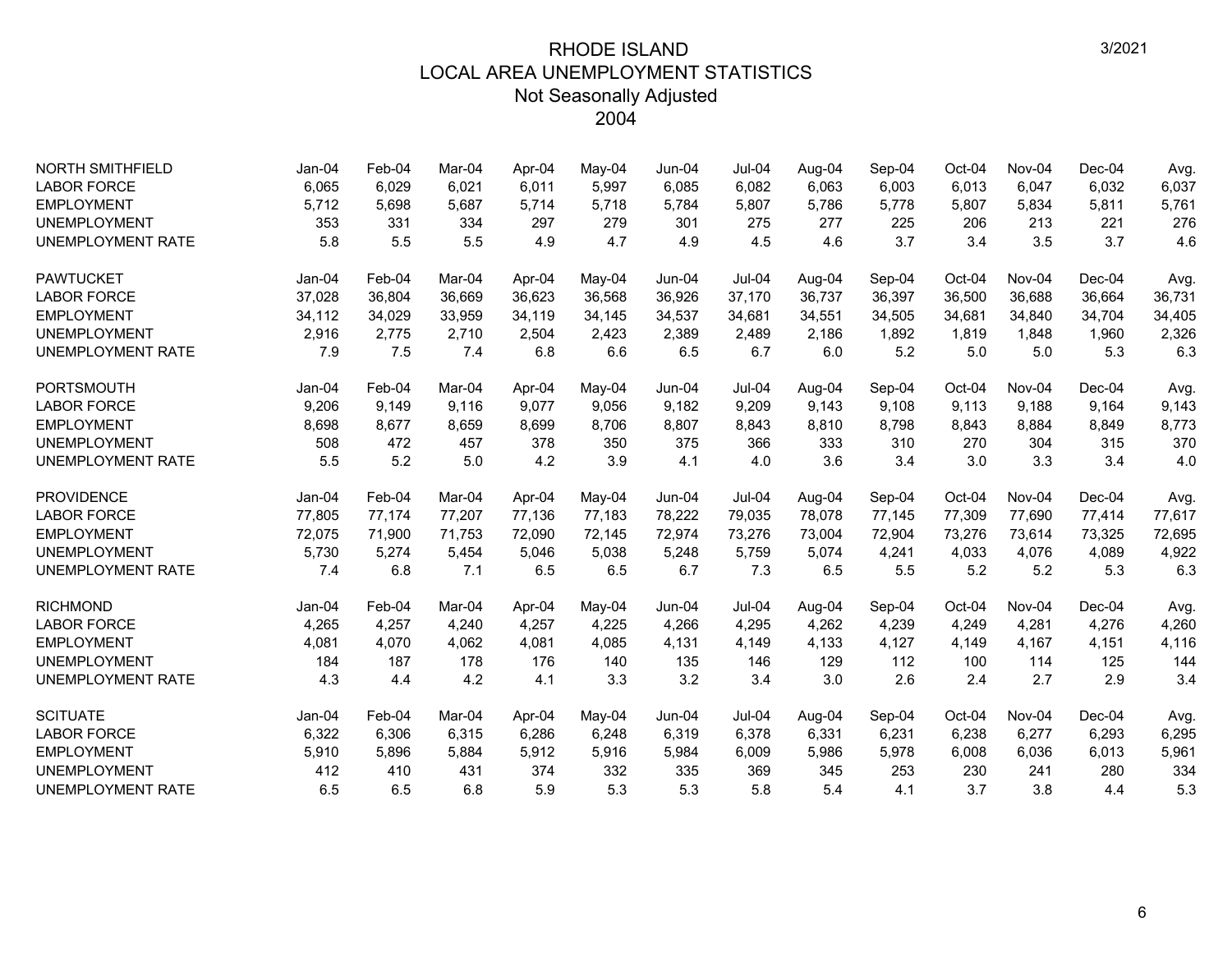| <b>SMITHFIELD</b>        | $Jan-04$ | Feb-04 | Mar-04 | Apr-04 | May-04 | Jun-04   | $Jul-04$      | Aug-04 | Sep-04 | Oct-04 | Nov-04 | $Dec-04$ | Avg.   |
|--------------------------|----------|--------|--------|--------|--------|----------|---------------|--------|--------|--------|--------|----------|--------|
| <b>LABOR FORCE</b>       | 11,760   | 11,674 | 11.680 | 11,704 | 11,648 | 11,796   | 11,898        | 11,793 | 11,636 | 11,661 | 11,742 | 11,697   | 11,724 |
| <b>EMPLOYMENT</b>        | 11,096   | 11,068 | 11,045 | 11,098 | 11,106 | 11,234   | 11,281        | 11,239 | 11,223 | 11,280 | 11,332 | 11,288   | 11,191 |
| <b>UNEMPLOYMENT</b>      | 664      | 606    | 635    | 606    | 542    | 562      | 617           | 554    | 413    | 381    | 410    | 409      | 533    |
| <b>UNEMPLOYMENT RATE</b> | 5.6      | 5.2    | 5.4    | 5.2    | 4.7    | 4.8      | 5.2           | 4.7    | 3.5    | 3.3    | 3.5    | 3.5      | 4.5    |
| <b>SOUTH KINGSTOWN</b>   | $Jan-04$ | Feb-04 | Mar-04 | Apr-04 | May-04 | $Jun-04$ | $Jul-04$      | Aug-04 | Sep-04 | Oct-04 | Nov-04 | $Dec-04$ | Avg.   |
| <b>LABOR FORCE</b>       | 15,423   | 15,320 | 15,252 | 15,196 | 15,144 | 15,324   | 15,446        | 15,345 | 15,164 | 15,202 | 15,328 | 15,251   | 15,283 |
| <b>EMPLOYMENT</b>        | 14,488   | 14,453 | 14,423 | 14,492 | 14,503 | 14,669   | 14,729        | 14,675 | 14,656 | 14,730 | 14,798 | 14,739   | 14,613 |
| <b>UNEMPLOYMENT</b>      | 935      | 867    | 829    | 704    | 641    | 655      | 717           | 670    | 508    | 472    | 530    | 512      | 670    |
| <b>UNEMPLOYMENT RATE</b> | 6.1      | 5.7    | 5.4    | 4.6    | 4.2    | 4.3      | 4.6           | 4.4    | 3.4    | 3.1    | 3.5    | 3.4      | 4.4    |
| <b>TIVERTON</b>          | $Jan-04$ | Feb-04 | Mar-04 | Apr-04 | May-04 | $Jun-04$ | Jul-04        | Aug-04 | Sep-04 | Oct-04 | Nov-04 | $Dec-04$ | Avg.   |
| <b>LABOR FORCE</b>       | 8,634    | 8,571  | 8,571  | 8,504  | 8,409  | 8,487    | 8,577         | 8,519  | 8,405  | 8,440  | 8,505  | 8,486    | 8,509  |
| <b>EMPLOYMENT</b>        | 7,977    | 7,958  | 7,941  | 7,979  | 7,985  | 8,077    | 8,110         | 8,080  | 8,069  | 8,110  | 8,147  | 8,116    | 8,046  |
| <b>UNEMPLOYMENT</b>      | 657      | 613    | 630    | 525    | 424    | 410      | 467           | 439    | 336    | 330    | 358    | 370      | 463    |
| <b>UNEMPLOYMENT RATE</b> | 7.6      | 7.2    | 7.4    | 6.2    | 5.0    | 4.8      | 5.4           | 5.2    | 4.0    | 3.9    | 4.2    | 4.4      | 5.4    |
| <b>WARREN</b>            | Jan-04   | Feb-04 | Mar-04 | Apr-04 | May-04 | $Jun-04$ | Jul-04        | Aug-04 | Sep-04 | Oct-04 | Nov-04 | $Dec-04$ | Avg.   |
| <b>LABOR FORCE</b>       | 6,259    | 6,234  | 6,229  | 6,201  | 6,166  | 6,231    | 6,285         | 6,229  | 6,166  | 6.185  | 6,234  | 6,212    | 6,220  |
| <b>EMPLOYMENT</b>        | 5,837    | 5,824  | 5,811  | 5,838  | 5,843  | 5,910    | 5,935         | 5,912  | 5,905  | 5,935  | 5,962  | 5,938    | 5,888  |
| <b>UNEMPLOYMENT</b>      | 422      | 410    | 418    | 363    | 323    | 321      | 350           | 317    | 261    | 250    | 272    | 274      | 332    |
| <b>UNEMPLOYMENT RATE</b> | 6.7      | 6.6    | 6.7    | 5.9    | 5.2    | 5.2      | 5.6           | 5.1    | 4.2    | 4.0    | 4.4    | 4.4      | 5.3    |
| <b>WARWICK</b>           | Jan-04   | Feb-04 | Mar-04 | Apr-04 | May-04 | Jun-04   | <b>Jul-04</b> | Aug-04 | Sep-04 | Oct-04 | Nov-04 | $Dec-04$ | Avg.   |
| <b>LABOR FORCE</b>       | 48,016   | 47,735 | 47,784 | 47.752 | 47,769 | 48,377   | 48,623        | 48,198 | 47,830 | 48,043 | 48,269 | 48,103   | 48,041 |
| <b>EMPLOYMENT</b>        | 45,333   | 45,223 | 45,131 | 45,343 | 45,378 | 45,899   | 46,090        | 45,918 | 45,855 | 46,088 | 46,301 | 46,119   | 45,723 |
| <b>UNEMPLOYMENT</b>      | 2,683    | 2,512  | 2,653  | 2,409  | 2,391  | 2,478    | 2,533         | 2,280  | 1,975  | 1,955  | 1,968  | 1,984    | 2,318  |
| UNEMPLOYMENT RATE        | 5.6      | 5.3    | 5.6    | 5.0    | 5.0    | 5.1      | 5.2           | 4.7    | 4.1    | 4.1    | 4.1    | 4.1      | 4.8    |
| <b>WEST GREENWICH</b>    | $Jan-04$ | Feb-04 | Mar-04 | Apr-04 | May-04 | $Jun-04$ | $Jul-04$      | Aug-04 | Sep-04 | Oct-04 | Nov-04 | $Dec-04$ | Avg.   |
| <b>LABOR FORCE</b>       | 3,317    | 3,305  | 3,310  | 3,326  | 3,279  | 3,324    | 3,363         | 3,329  | 3,309  | 3,305  | 3,332  | 3,325    | 3,319  |
| <b>EMPLOYMENT</b>        | 3,133    | 3,124  | 3,118  | 3,133  | 3,135  | 3,171    | 3,185         | 3,173  | 3,168  | 3,184  | 3,200  | 3,186    | 3,159  |
| <b>UNEMPLOYMENT</b>      | 184      | 181    | 192    | 193    | 144    | 153      | 178           | 156    | 141    | 121    | 132    | 139      | 160    |
| <b>UNEMPLOYMENT RATE</b> | 5.5      | 5.5    | 5.8    | 5.8    | 4.4    | 4.6      | 5.3           | 4.7    | 4.3    | 3.7    | 4.0    | 4.2      | 4.8    |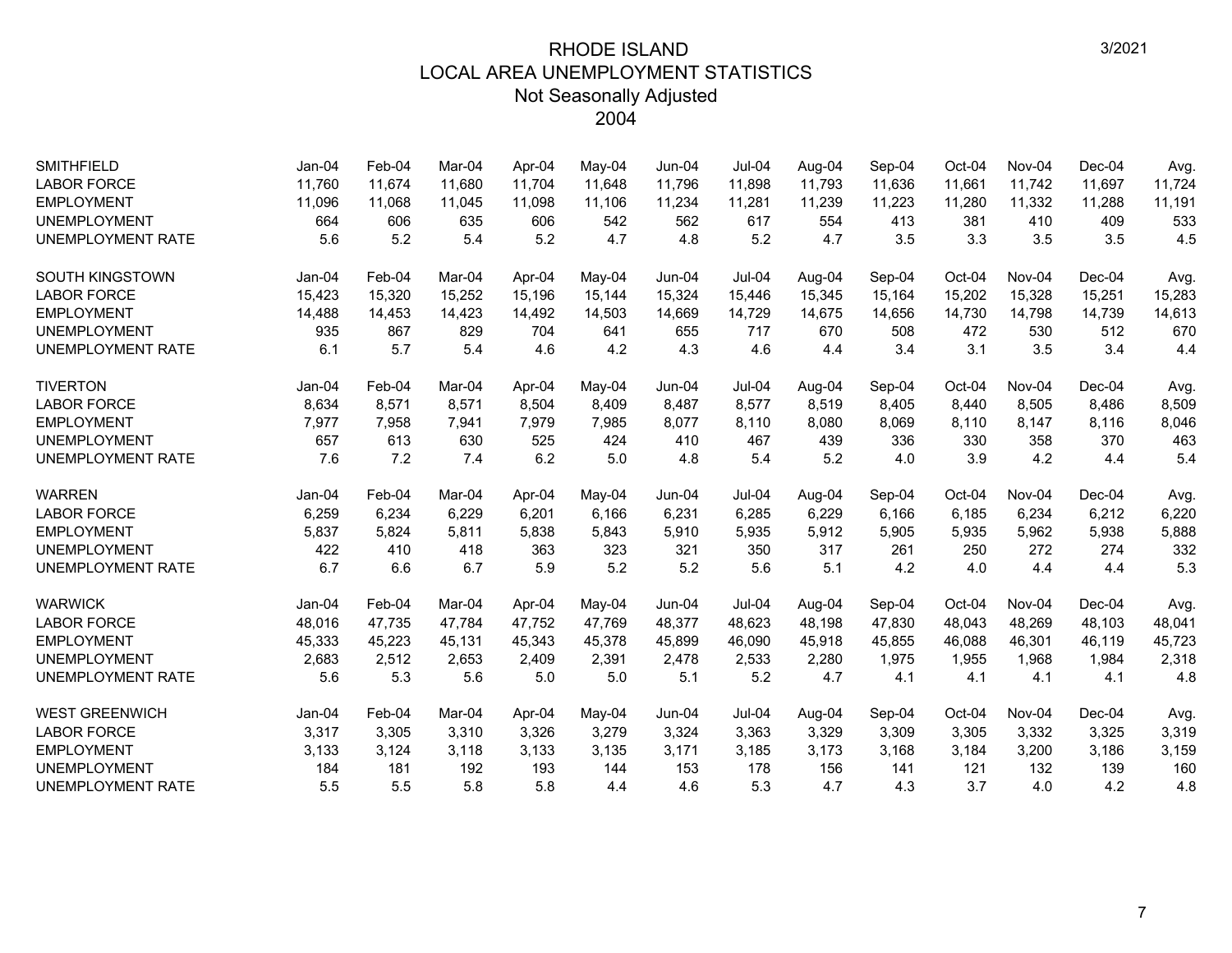| <b>WEST WARWICK</b>      | Jan-04   | Feb-04 | Mar-04 | Apr-04 | May-04 | $Jun-04$ | <b>Jul-04</b> | Aug-04 | Sep-04 | Oct-04 | Nov-04 | Dec-04   | Avg.   |
|--------------------------|----------|--------|--------|--------|--------|----------|---------------|--------|--------|--------|--------|----------|--------|
| <b>LABOR FORCE</b>       | 16,521   | 16,418 | 16,406 | 16,310 | 16,277 | 16,457   | 16,487        | 16,403 | 16,290 | 16,374 | 16,472 | 16,427   | 16,403 |
| <b>EMPLOYMENT</b>        | 15,329   | 15,292 | 15,261 | 15,333 | 15,344 | 15,521   | 15,585        | 15,527 | 15,505 | 15,585 | 15,656 | 15,595   | 15,461 |
| <b>UNEMPLOYMENT</b>      | 1,192    | 1,126  | 1,145  | 977    | 933    | 936      | 902           | 876    | 785    | 789    | 816    | 832      | 942    |
| <b>UNEMPLOYMENT RATE</b> | 7.2      | 6.9    | 7.0    | 6.0    | 5.7    | 5.7      | 5.5           | 5.3    | 4.8    | 4.8    | 5.0    | 5.1      | 5.7    |
| <b>WESTERLY</b>          | $Jan-04$ | Feb-04 | Mar-04 | Apr-04 | May-04 | Jun-04   | $Jul-04$      | Aug-04 | Sep-04 | Oct-04 | Nov-04 | Dec-04   | Avg.   |
| <b>LABOR FORCE</b>       | 12,871   | 12,834 | 12,779 | 12,622 | 12,511 | 12,782   | 13,166        | 12,954 | 12,755 | 12,689 | 12,782 | 12,793   | 12,795 |
| <b>EMPLOYMENT</b>        | 12,091   | 12,054 | 12,011 | 12,050 | 12,024 | 12,307   | 12,624        | 12,483 | 12,310 | 12,252 | 12,337 | 12,331   | 12,240 |
| <b>UNEMPLOYMENT</b>      | 780      | 780    | 768    | 572    | 487    | 475      | 542           | 471    | 445    | 437    | 445    | 462      | 555    |
| <b>UNEMPLOYMENT RATE</b> | 6.1      | 6.1    | 6.0    | 4.5    | 3.9    | 3.7      | 4.1           | 3.6    | 3.5    | 3.4    | 3.5    | 3.6      | 4.3    |
| <b>WOONSOCKET</b>        | $Jan-04$ | Feb-04 | Mar-04 | Apr-04 | May-04 | Jun-04   | Jul-04        | Aug-04 | Sep-04 | Oct-04 | Nov-04 | $Dec-04$ | Avg.   |
| <b>LABOR FORCE</b>       | 21,717   | 21,594 | 21,528 | 21,498 | 21,439 | 21,696   | 21,690        | 21,525 | 21,376 | 21,490 | 21,629 | 21,588   | 21,564 |
| <b>EMPLOYMENT</b>        | 20,095   | 20,046 | 20,004 | 20,099 | 20,114 | 20,345   | 20,429        | 20,353 | 20,325 | 20,429 | 20,523 | 20,443   | 20,267 |
| <b>UNEMPLOYMENT</b>      | 1,622    | 1,548  | 1,524  | 1,399  | 1,325  | 1,351    | 1,261         | 1,172  | 1,051  | 1,061  | 1,106  | 1,145    | 1,297  |
| <b>UNEMPLOYMENT RATE</b> | 7.5      | 7.2    | 7.1    | 6.5    | 6.2    | 6.2      | 5.8           | 5.4    | 4.9    | 4.9    | 5.1    | 5.3      | 6.0    |
| <b>BRISTOL COUNTY</b>    | $Jan-04$ | Feb-04 | Mar-04 | Apr-04 | May-04 | $Jun-04$ | Jul-04        | Aug-04 | Sep-04 | Oct-04 | Nov-04 | Dec-04   | Avg.   |
| <b>LABOR FORCE</b>       | 27,889   | 27,697 | 27,687 | 27,624 | 27,524 | 27,844   | 28,068        | 27,830 | 27,600 | 27,654 | 27,842 | 27,729   | 27,749 |
| <b>EMPLOYMENT</b>        | 26,273   | 26,210 | 26.155 | 26,279 | 26,299 | 26,601   | 26,711        | 26,611 | 26,576 | 26,712 | 26,833 | 26,729   | 26,499 |
| <b>UNEMPLOYMENT</b>      | 1,616    | 1,487  | 1,532  | 1,345  | 1,225  | 1,243    | 1,357         | 1,219  | 1,024  | 942    | 1,009  | 1,000    | 1,250  |
| <b>UNEMPLOYMENT RATE</b> | 5.8      | 5.4    | 5.5    | 4.9    | 4.5    | 4.5      | 4.8           | 4.4    | 3.7    | 3.4    | 3.6    | 3.6      | 4.5    |
| <b>KENT COUNTY</b>       | $Jan-04$ | Feb-04 | Mar-04 | Apr-04 | May-04 | Jun-04   | Jul-04        | Aug-04 | Sep-04 | Oct-04 | Nov-04 | Dec-04   | Avg.   |
| <b>LABOR FORCE</b>       | 94,691   | 94,096 | 94,151 | 94,025 | 93,908 | 95,068   | 95,545        | 94,825 | 93,974 | 94,390 | 94,902 | 94,637   | 94,518 |
| <b>EMPLOYMENT</b>        | 89,031   | 88,813 | 88,633 | 89,050 | 89,117 | 90,141   | 90,517        | 90,178 | 90,054 | 90,514 | 90,931 | 90,573   | 89,796 |
| <b>UNEMPLOYMENT</b>      | 5,660    | 5,283  | 5,518  | 4,975  | 4,791  | 4,927    | 5,028         | 4,647  | 3,920  | 3,876  | 3,971  | 4,064    | 4,722  |
| <b>UNEMPLOYMENT RATE</b> | 6.0      | 5.6    | 5.9    | 5.3    | 5.1    | 5.2      | 5.3           | 4.9    | 4.2    | 4.1    | 4.2    | 4.3      | 5.0    |